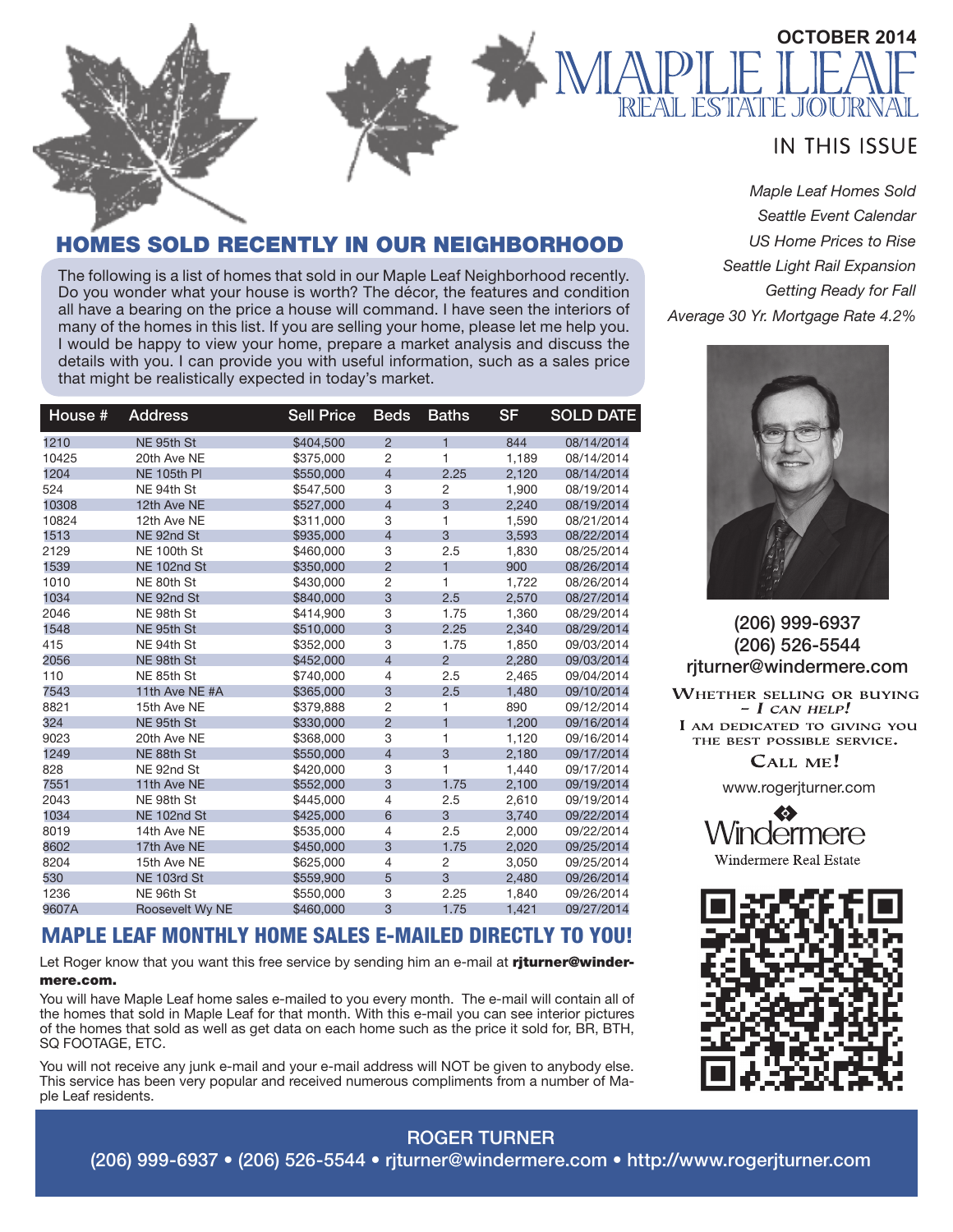# SEATTLE CALENDAR

## WA STATE CONVENTION **CENTER**

NOVEMBER 14 - 16, 2014

# Seattle's Largest Christmas Gift and Specialty Foods event

Unique Gifts and Handcrafted Items, Specialty Food Sampling, Artists In Action and Cooking Demonstrations

- 17th Annual show in upscale downtown Seattle market
- One of the nation's strongest economies
- Over 400 exhibits and displays
- Exciting entertainment and culinary program featuring local and regional chefs
- Specialty foods to sample and buy, Artists In Action section, Cooking for the Holidays featuring cooking demonstrations and unique shopping experience

Plenty of on-site and off-site parking at the convention center.

# AMICA INSURANCE SEATTLE MARATHON 2014

## SUNDAY, NOVEMBER 30, 2014

From its humble beginnings in 1970 when a group of friends from the University of Washington decided to hold their own marathon, the Seattle Marathon Family of Events has grown into the largest combination marathon/half marathon in the Northwest and one of the top ten largest in the U.S. That first marathon 42 years ago sported 38 runners. This year, 15,000

## U.S HOUSE PRICE SEEN TO RISE 3% IN NEXT YEAR

*(Source: RealtyTimes.com Friday, September 26, 2014)*

Some housing markets in the United States are starting to cool but overall home values are expected to rise another 3.1% between now and August 2015. The latest Home Value Index from real estate firm Zillow rose 6.6% to \$175,600 in August, the slowest annual pace in the last 12 months.

The cooling market offers a clear view of local markets that favor either buyers or sellers and the hottest markets are on the West Coast with quick sales and high asking prices. Top are San Jose, San Francisco and Seattle.

According to the latest Zillow analysis of buyers' and sellers' markets, sellers in the Bay Area, Seattle and Dallas have the most negotiating power, with final sale prices largely at or above asking.

For those looking to buy a home, the Northeast and Midwest offer the most favorable conditions, as buyers are less likely to be faced with the fierce bidding wars seen across the West Coast and in larger cities across the country.

National home values have risen month on month for more than two years, though the pace of monthly home value appreciation has slowed as a result of increased numbers of properties for sale entering the market. The number of homes listed for sale on Zillow in August was up 20.6% year on year and 2.1% month on month.

# SEATTLE CATCHING UP TO PORTLAND IN LIGHT RAIL DEPARTMENT WITH LINE TO NORTHGATE

*(Source: The Oregonian, Portland, OR, September 1, 2014)*

Here is the latest information from Sound Transit on the light rail construction project in Seattle that will extend the present 14-mile line, between Seattle-Tacoma International Airport and downtown, north to the Northgate area near 105th Street.

Included will be underground stations on Capitol Hill, at the University of Washington (near Husky Stadium) and in the University District.

### **From Sound Transit:**

The tunnel boring machine building the northbound light rail tunnel has already traveled more than 1,600 feet from the Maple Leaf Portal. Crews are currently hauling muck from the portal site from 4:30 p.m. to 2:30 a.m. to avoid conflicting with a Seattle Public Utilities project on Fifth Avenue N.E.

Crews expect the boring machine to reach Roosevelt Station (at 65th Street) in early 2015. A second machine will begin working on the southbound tunnel in a few months.

Signed detours will be in place around water line work in the intersection of N.E. 65th Street and 12th Avenue N.E. near Roosevelt Station for approximately three weeks starting in mid-September. The detours will be in place from 7 a.m. to 3 p.m. weekdays*.*

The Roosevelt Station construction site is now home to a 170-foot-tall tower crane. Crews moved the Kroll 1800 to Roosevelt from the Capitol Hill Sta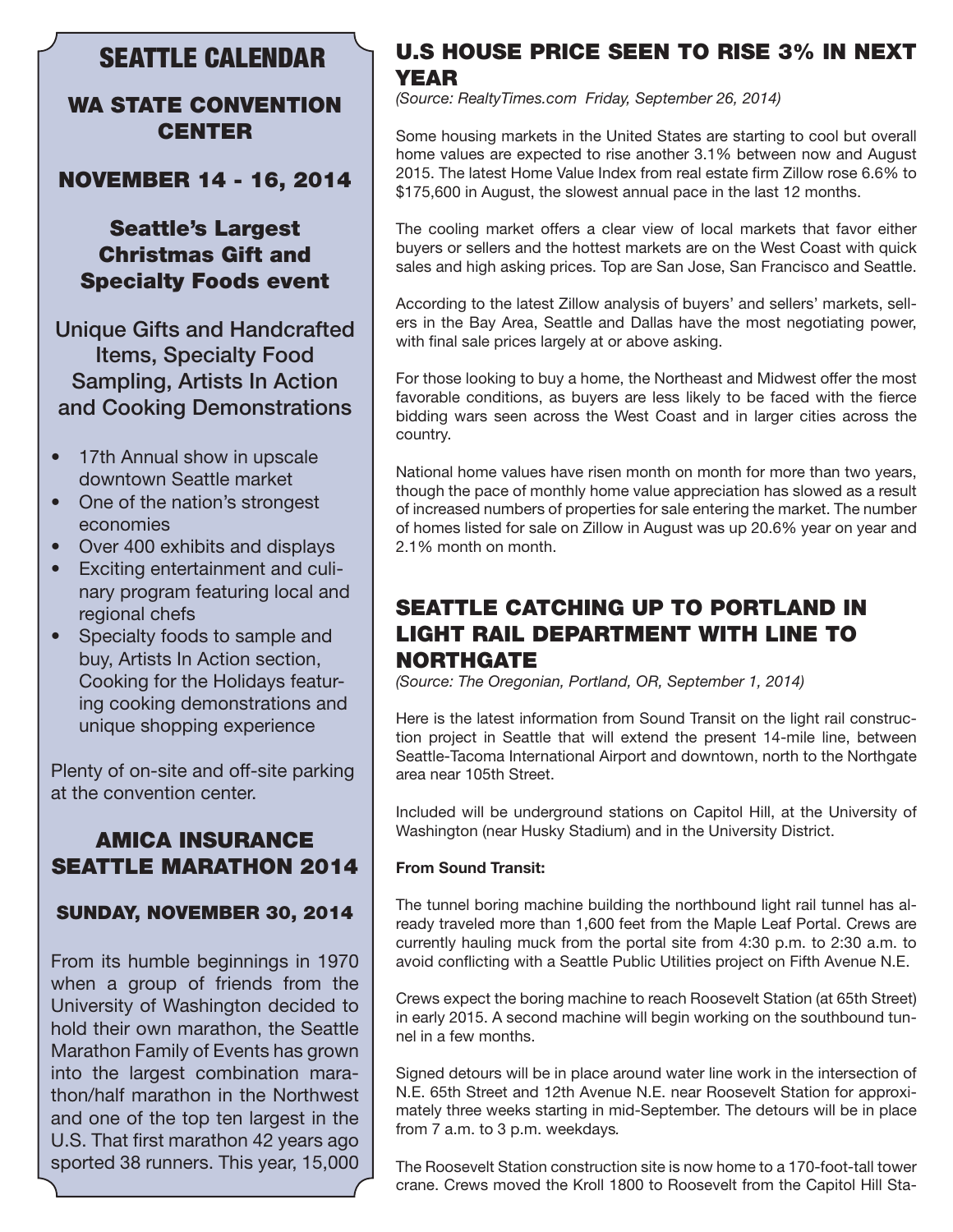tion site. The crane will be used to load equipment and supplies in and out of the station box. The approximately 285 foot jib (or arm) can lift more than 16 tons at a time. The crane will be a Roosevelt fixture for at least two years.

Construction at U District Station has shifted from drilling to digging. Crews began drilling 230 piles around the perimeter last April. The 40- to 120-footdeep piles were reinforced with support beams, concrete and rebar.

Now that the piles are in, crews are excavating the station box. As crews dig down, wood lagging will be installed between piles to form shoring walls. Shoring walls will form the sides of the station box. Excavation for U District Station will reach as deep as 95 feet. Excavation will continue through spring 2015.

Seattle is also building a street car line from the south end of downtown's International District up First Hill to Capitol Hill.

#### **Northgate Light Rail Line Overview**

Sound Transit began tunneling in June, creating a light-rail tunnel from Northgate to Husky Stadium in the University District.

The Northgate Link light-rail tunnel-boring machine (named Brenda) was dedicated in the spring of this year. It will drill the southbound tunnel from Northgate to Husky Stadium. A second tunnel boring machine is being assembled at the Northgate site and is expected to begin mining the second tunnel in October. The total length of the line is 4.3 miles.

The \$2.1 billion Northgate extension includes underground stations in the U District and Roosevelt neighborhoods and an elevated station at Northgate. The line will add major new capacity to the region's transportation system, offering fast, frequent and congestion-free service 20 hours a day. A trip from Northgate to downtown will take 14 minutes. Northgate to UW Station will take eight minutes. Train service on the mostly tunneled \$2.1billion Northgate Link extension is scheduled for September 2021.

The Northgate extension is expected to add more than 60,000 riders a day to the system by 2030. The project is funded mainly through local sales tax, car-tab tax and long-term debt, while the federal government has committed \$1.3billion to date toward building Sound Transit's \$11billion light-rail network.

# WHAT YOU NEED TO DO TO YOUR HOUSE BEFORE THE FALL SEASON

*(Source: Realty Times, September 6, 2014)*

As summer fades out and the first hints of fall arrive, thoughts start to turn to boots and sweaters and parkas and snowball fights. But before we start changing out our wardrobe and preparing for snowfall, there are a few things we should do to our home.

#### **Air leaks throughout house:**

Air leaks are one of the primary sources for energy loss in a home, and energy loss means money loss. There are steps you can take to check for and eliminate them. "When checking your home windows and doors for air leaks, start with a detailed visual inspection from both the interior and exterior of your home," said Lifehacker. "On the outside you should look for areas where the old caulking has failed, revealing the gap between the window or door frame and your home's siding."

participants are expected for the marathon and half marathon walking and running events. Join us November 30th for Seattle's Original Hometown Marathon.

## THE EVENTS & START TIME

| <b>Marathon Walk</b>               |        | 7:15am |  |
|------------------------------------|--------|--------|--|
| <b>Half Marathon Run</b>           |        | 7:30am |  |
| <b>Half Marathon Walk</b>          |        | 7:45am |  |
| <b>Marathon Run</b>                | 8:15am |        |  |
| Note: Wheelchair events start five |        |        |  |

minutes before the running events.

## THE COURSE

Rolling course with hilly sections and scenic views of downtown Seattle and Lake Washington. RRCA certified 26.2 and 13.1 mile courses. For your safety, absolutely no animals, bikes, or inline skates allowed on the course or in Memorial Stadium and the Seattle Center Exhibition Hall. Strollers will not be allowed on the course at any time. For more info, see the Course Info & Maps page.

## THE START

Seattle Center – 5th Avenue between Harrison and Mercer Streets, east of the Experience Music Project.

## **SEATTLE SPORTS SCHEDULE** \*\*\*\*\*\*\*\*\*\*\*\*\*\*\*\*\*\*\*\*\*\*\*\*\*\*\*\*\*\*\*\*\*\*\*\*\*\*\*\*\*\*\*\*\*\*\*\*\*\*\*\*\*

#### **SEATTLE SEAHAWK SCHEDULE**

|       | http://seahawks.com/ |                  |
|-------|----------------------|------------------|
| 11/2  | $1:25$ PM            | VS OAKLAND       |
| 11/9  | $1:25$ PM            | VS NEW YORK      |
| 11/16 | $10:00$ AM           | AT KANSAS CITY   |
| 11/23 | $1:05$ PM            | VS ARIZONA       |
|       | $11/27$ 5:30 PM      | AT SAN FRANCISCO |
|       |                      |                  |

#### **WASHINGTON HUSKY SCHEDULE**

|       |     | http://gohuskies.com |
|-------|-----|----------------------|
| 11/1  | TBA | AT COLORADO          |
| 11/8  | TBA | VS UCLA              |
| 11/15 | TBA | <b>AT ARIZONA</b>    |
| 11/22 | TBA | VS OREGON ST         |
| 11/29 | TRA | AT WSU               |
|       |     |                      |